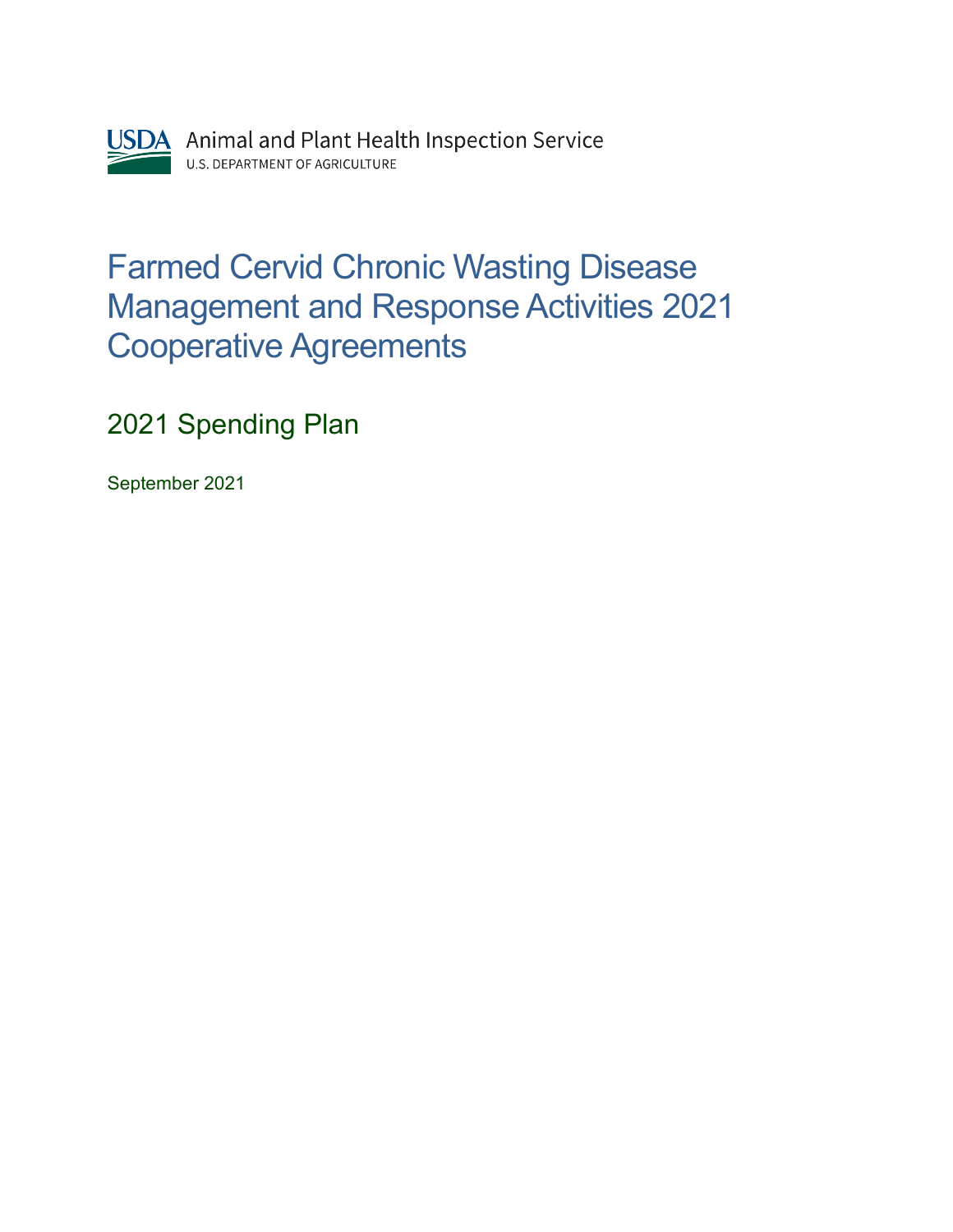## 2021 Spending Plans for the Farmed Cervid Chronic Wasting Disease Management and Response Activities 2021 Cooperative Agreements

USDA APHIS VS is awarding \$2.775 million through Cooperative Agreements to twelve entities in eleven states. These projects will allow recipients to further develop and implement CWD management, response and research activities in farmed cervids, including surveillance and testing. Funded projects are listed below.

|                                                                                                                                                                         |                                                                                 | <b>Farmed Cervid Management Projects</b> |  |  |  |
|-------------------------------------------------------------------------------------------------------------------------------------------------------------------------|---------------------------------------------------------------------------------|------------------------------------------|--|--|--|
| <b>Project Title</b>                                                                                                                                                    | <b>Entity</b>                                                                   | <b>Funding Amount</b>                    |  |  |  |
| Iowa Farmed Cervid Chronic Wasting Disease<br>Management and Education: Online Continuing<br><b>Education Courses for Cervid Producers and</b><br>Veterinarians         | Iowa Department of<br>Agriculture and Land<br>Stewardship                       | \$242,959.00                             |  |  |  |
| Farmed Cervid Unmanned Aircraft System<br>(UAS) Surveillance                                                                                                            | Kansas Department of<br>Agriculture                                             | \$72,924.00                              |  |  |  |
| Development and Evaluation of CWD<br>Biosecurity Practices using a Risk Assessment<br>Approach by Farmed Cervid Producers and<br><b>CWD Disease Response Strategies</b> | Minnesota Board of Animal<br>Health                                             | \$465,345.00                             |  |  |  |
| Aid in the development of RT-QuIC Testing as a<br>Method for Antemortem Detection of CWD by<br>Depopulation of an Infected Elk Herd                                     | Nebraska Department of<br>Agriculture                                           | \$12,481.00                              |  |  |  |
| Ohio CWD Epidemiologist and Herd<br>Certification Program (HCP) Improvement and<br>Disease Outreach                                                                     | Ohio Department of<br>Agriculture                                               | \$121,232.32                             |  |  |  |
| Evaluation of RT QuIC for testing Pen Feces to<br>estimate herd infection and on farm<br>surveillance of non-cervid animals to assess<br>their role in transmission     | Pennsylvania Department of<br>Agriculture                                       | \$80,000.00                              |  |  |  |
| Development and Evaluation of CWD<br><b>Biosecurity Practices using a Risk Assessment</b><br>Approach by Farmed Cervid Producers                                        | Pennsylvania Department of<br>Agriculture                                       | \$7,905.00                               |  |  |  |
| Improved Information Management and<br>Sample Collection on Utah Domestic Elk<br><b>Facilities</b>                                                                      | Utah Department of<br>Agriculture and Food<br>Domesticated Elk Program          | \$25,740.00                              |  |  |  |
| <b>Enhancement of Farmed Cervid CWD</b><br><b>Educational Outreach</b>                                                                                                  | West Virginia Department of<br>Agriculture                                      | \$77,329.00                              |  |  |  |
| <b>Enhancing Chronic Wasting Disease</b><br>Surveillance and Management through<br>Improving Herd Inventories                                                           | Wisconsin Department of<br>Agriculture, Trade and<br><b>Consumer Protection</b> | \$239,700.00                             |  |  |  |
| <b>Burial Disposal of CWD-Infected Carcasses:</b><br>Migration of Prions through Porous Media and<br>Detection in Landfill Leachate                                     | Wisconsin Department of<br><b>Natural Resources</b><br><b>TOTAL</b>             | \$200,573.00<br>\$1,546,188.32           |  |  |  |